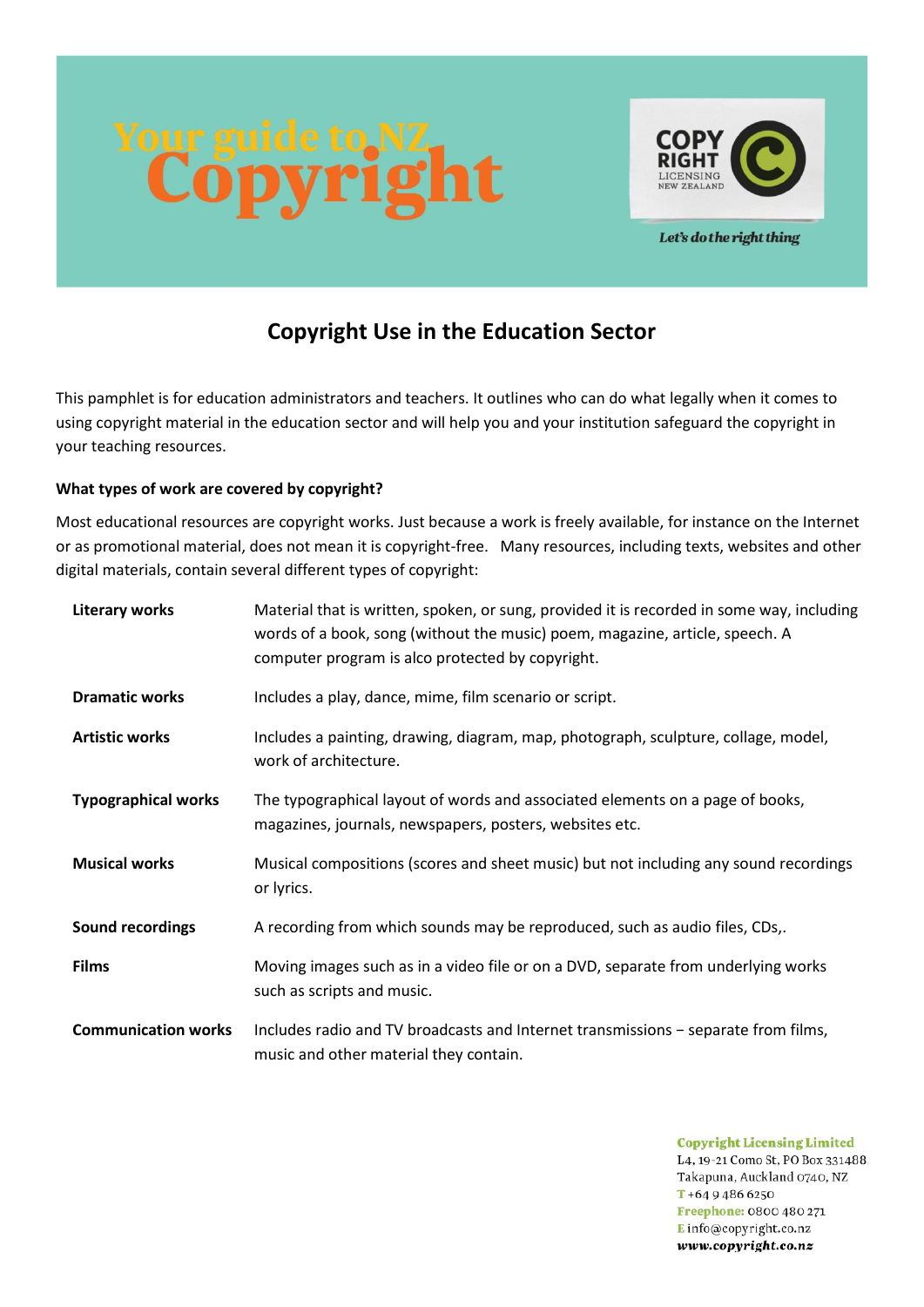## **Rights of copyright owners**

Copyright owners have exclusive rights in relation to their work, to:

- **Copy** (photocopy, scan, record, download and store)
- **Issue copies to the public** (publish or distribute copies)
- **Perform, play** or **show** in public
- **Communicate to the public** (on radio, TV or the Internet).
- **Adapt** (e.g. translate a poem from one language to another, adapt a novel into a film script)

The Copyright Act qualifies copyright owners rights by allowing others to use copyright works in certain circumstances (called "permitted uses"). The *Permitted Use Table* on page 4 summarises permitted uses relevant to the education sector.

## **Who owns copyright?**

The first owner of copyright in a work is normally the creator. If you create a work in the course of your employment, the employer owns copyright in the work.

Often there is more than one copyright owner in a single work. For example, while the author of a book may own copyright in the literary work, the book publisher has rights in the typographical layout of the work which exist independently from the written work.

Copyright can be transferred from one person to another like any other form of property.

#### **How long does copyright last?**

In New Zealand, copyright in literary, dramatic, musical, and artistic works lasts for the life of the author plus fifty years. A publisher's copyright (the copyright in the typographical layout of a published edition) lasts for 25 years. Other types of copyright material have different periods of protection.

## **Material not protected by copyright**

A few specific types of "public" documents such as statutes, court judgments and official reports do not have copyright protection.

## **Getting permission to use copyright works**

Generally, if you want to copy someone else's copyright work (or use it in any of the other restricted ways), you need permission from the copyright owner. This means you need to contact that person or company directly to negotiate permission. Often there will be more than one copyright owner in a single work, so you may need permission from more than one person. It's a good idea to always get permission in writing. In some cases, institutions can get licences from copyright collectives which give blanket permission to use copyright works in various ways (see paragraph 9).

#### **Contracts**

Contracts may permit more (or less) use of copyright than is allowed under the Copyright Act. The terms of any contract you or your institution enter into covering the use of a work will have an impact on how you can use it. Contracts generally override the provisions of the Copyright Act.

Use of subscription materials, such as online databases, will be governed by contract terms. Website material will usually be accompanied by terms and conditions which must be adhered to. If you buy or hire a DVD, the terms of use on the item will indicate whether you can show it at your institution.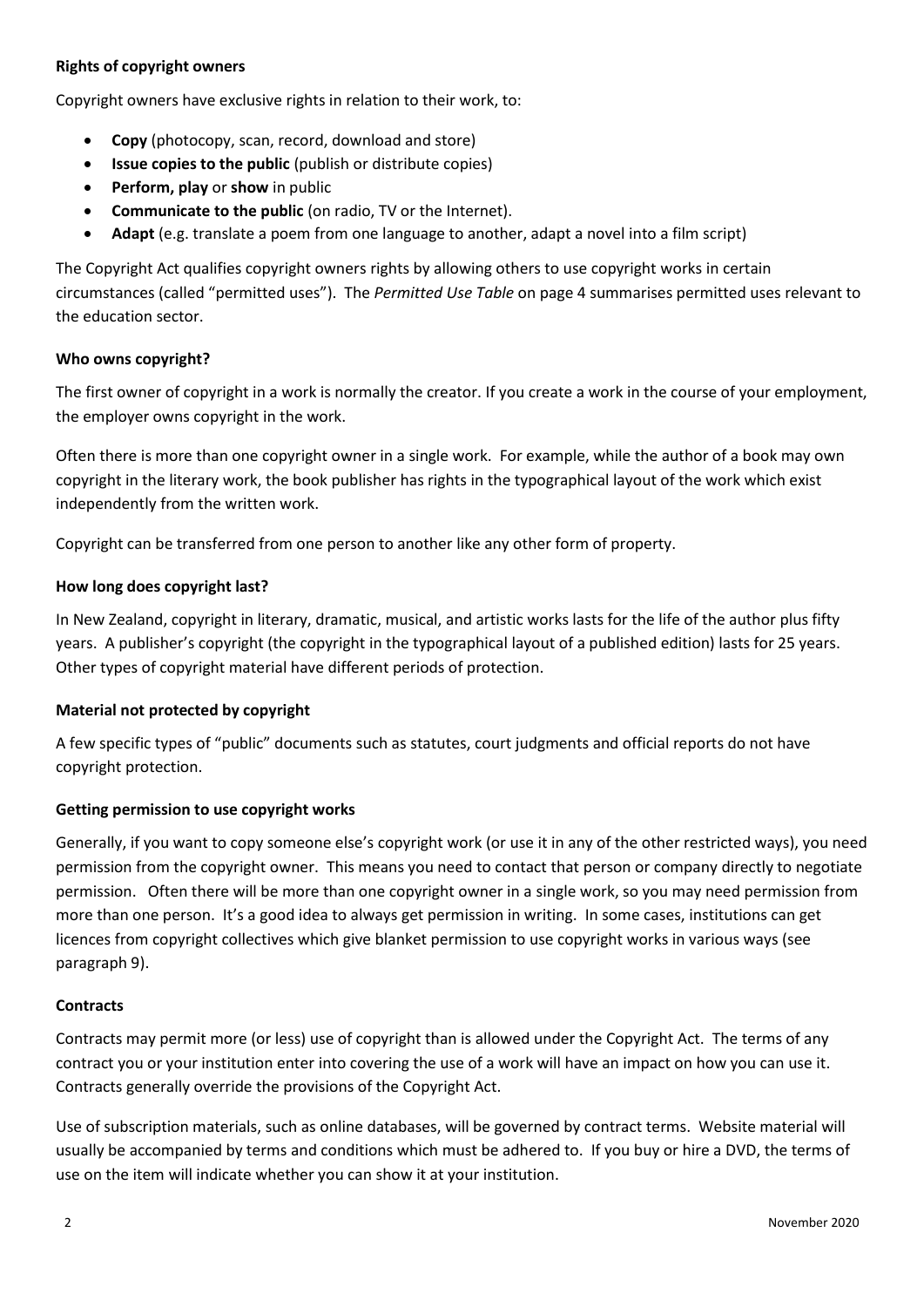## **When can you copy without permission?**

You do not need permission to use a copyright work if:

- *The work is no longer protected by copyright*. If the period of protection has expired, usual copyright rules no longer apply. Take care in determining whether copyright in a work has expired. If in doubt, assume that every work is covered by copyright.
- *Only an insubstantial part of the work is used*. "Insubstantial" covers a small and unimportant part of a work. Use caution when assessing substantiality. In many cases, educational purposes will call for use of a substantial or important part.
- *A "permitted use" applies* See the *Permitted Use Table* below.

## **Blanket licences for educational institutions**

Often the permitted uses in the Copyright Act do not give institutions the access they require to use copyright for educational purposes. There are several licensing schemes available to institutions that extend what you can do under copyright law. These are:

- One-stop-shop licensing scheme for schools, available through the New Zealand School Trustees Association (NZSTA): [www.nzsta.org.nz/.](http://www.nzsta.org.nz/)
- Licence to copy from printed published works: Copyright Licensing Limited [http://www.copyright.co.nz/.](http://www.copyright.co.nz/)
- Licence to copy from many New Zealand daily, business and community newspapers and magazines: The Print Media Copyright Agency [www.pmca.co.nz/.](http://www.pmca.co.nz/)
- Licence to copy television and radio broadcasts: Screenrights [www.screenrights.org/.](http://www.screenrights.org/)
- Licences to copy, perform and make recordings of musical works: The Australasian Performing Rights Associatio[n http://www.apra.co.nz/.](http://www.apra.co.nz/)

You should check whether your institution has any of these licences and be familiar with what the licences allow you to do.

## **Where do I go for more information?**

More information on copyright can be found at:

- Our knowledge bases for primary and secondary teaching staff, and for tertiary teaching and research staff, available from [www.copyright.co.nz.](http://www.copyright.co.nz/)
- Our e-learning modules, also available fro[m www.copyright.co.nz.](http://www.copyright.co.nz/)

**Copyright Licensing New Zealand does not provide legal advice, only general information on copyright issues. If you require expert or legal advice on copyright, you should seek the services of a legal professional. For more information please [contact us](http://copyright.co.nz/about/get-in-touch)**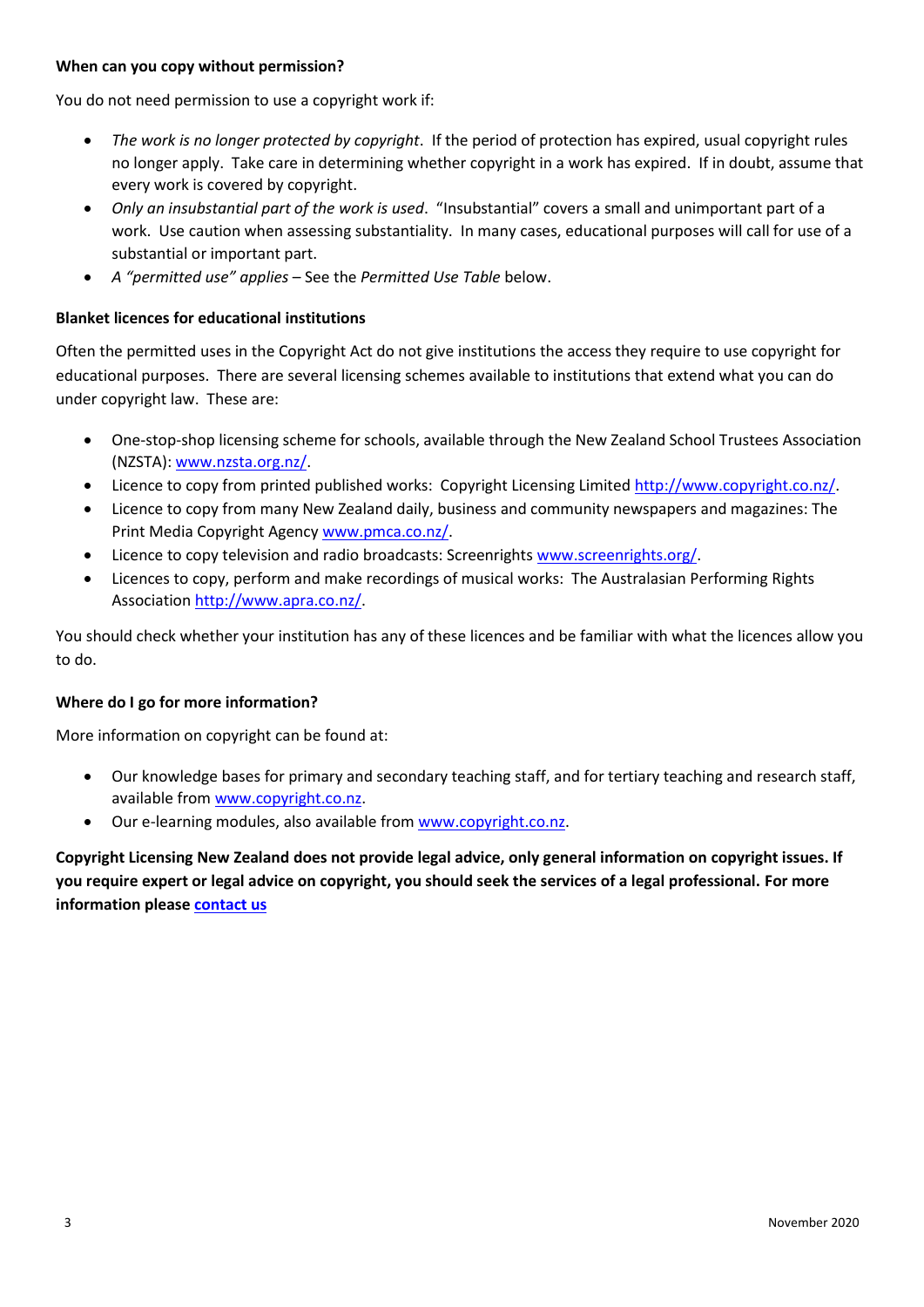

## **Permitted Use Table**

This table sets out the copyright permissions under the Copyright Act that may be relevant to the education sector. **The table does not include the extended permissions available under educational licensing schemes.**

**Important words and phrases −** Commonly used phrases and their meanings:

"*Communicate*" – Transmit or make available through a communications technology, such as on a website, by e-mail or by broadcasting.

"*Educational establishment*" – Most educational permitted uses apply in "educational establishments" only. All schools, public tertiary institutions and non-profit PTEs are educational establishments for copyright purposes. If you are in any doubt about the status of your institution, it is advisable to check before you copy.

"*Fair dealing*" – Specific dealings with copyright by individuals are allowed, provided the dealing is "fair" in the circumstances. Fairness depends on: the purpose of the copying, the nature of the work copied, whether the work could have been obtained within a reasonable time at an ordinary commercial price, the effect of the copying on the potential market for or value of the work, and the amount and substantiality of the work copied.

"*Prescribed library*" – The library provisions in the Copyright Act are available to "prescribed libraries". All libraries within educational establishments are prescribed libraries. If you are in any doubt about the status of your library, it is advisable to check before you copy..

> **Copyright Licensing Limited** L4, 19-21 Como St, PO Box 331488. Takapuna, Auckland 0740, NZ  $T + 6494866250$ Freephone: 0800 480 271  $E$  info@copyright.co.nz www.copyright.co.nz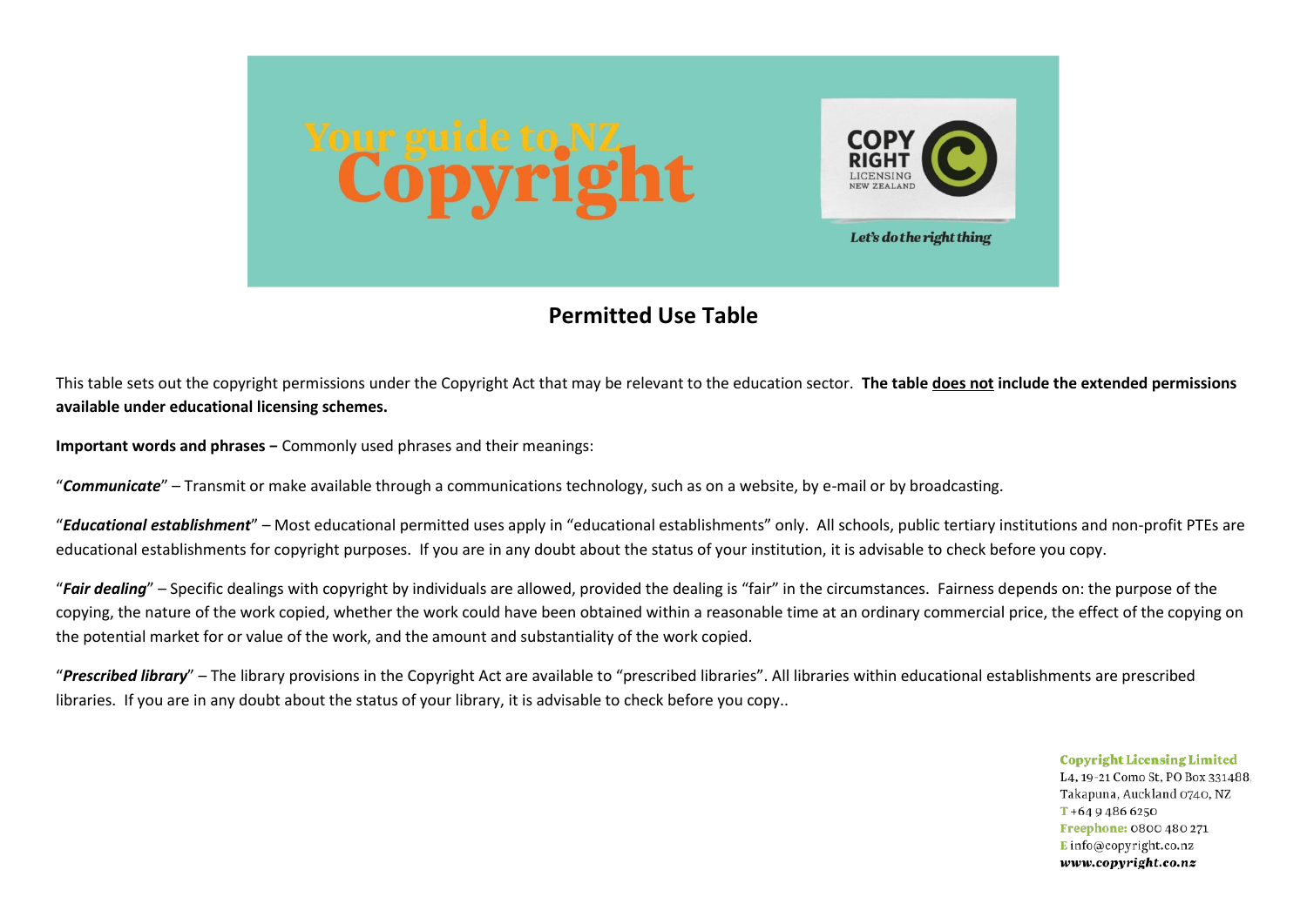## "*Sufficient acknowledgement*" – Identification of the title and author of the work.

"*Whole work*" – An article in a newspaper, a single story, poem, illustration, or photograph are whole works, even when they are published as part of a collection. In limited cases, copyright allows you to make a copy of a whole work. In others, copyright limits the amount of a work you can copy.

| <b>Permitted use</b> | <b>Type of work</b>                                                | What you can do                                                                                                 | <b>Important limitations</b>                                                                                                                                                                                                                                                                                                                                                                                                                                                         | <b>Section</b> |
|----------------------|--------------------------------------------------------------------|-----------------------------------------------------------------------------------------------------------------|--------------------------------------------------------------------------------------------------------------------------------------------------------------------------------------------------------------------------------------------------------------------------------------------------------------------------------------------------------------------------------------------------------------------------------------------------------------------------------------|----------------|
| <b>Fair dealing</b>  | Any                                                                | "Fair dealing" for own research or private<br>study (not for educational purposes of<br>institution or teacher) | One copy only, for own individual use. Does not permit multiple copying, copying for students, or<br>directing students to make their own copy.<br>A small extract, up to 10% may be used as a rough guideline. Sometimes it is "fair" to copy a whole<br>$\bullet$<br>work such as a poem or journal article. It would not be fair to copy a whole book unless it is not<br>available for purchase.<br>Copy from an original work only. Copy cannot be further copied.<br>$\bullet$ | 43             |
|                      | Any                                                                | "Fair dealing" for criticism or review (not<br>for educational purposes of the institution<br>or teacher)       | Must be "sufficient acknowledgement".<br>$\bullet$ .<br>Generally, covers copying or broadcasting a small extract from a work.<br>$\bullet$<br>In some circumstances it may permit copying of a whole work, such as a poem reproduced in an<br>essay critiquing a poet's work.                                                                                                                                                                                                       | 42(1)          |
|                      | Any                                                                | "Fair dealing" for reporting current events<br>in a sound recording, film or broadcast                          |                                                                                                                                                                                                                                                                                                                                                                                                                                                                                      | 42(2)          |
|                      | Any, except<br>photos                                              | "Fair dealing" for reporting current events<br>in print media                                                   | Must be "sufficient acknowledgement".<br>$\bullet$                                                                                                                                                                                                                                                                                                                                                                                                                                   | 42(3)          |
| <b>Permitted use</b> | <b>Type of work</b>                                                | What you can do                                                                                                 | <b>Important limitations</b>                                                                                                                                                                                                                                                                                                                                                                                                                                                         | <b>Section</b> |
| <b>Education</b>     | Literary, dramatic,<br>musical, artistic,<br>typographical<br>work | Single copying for instruction purposes                                                                         | Copying must be done by or on behalf of a teacher giving a lesson.<br>No more than one copy on one occasion. Does not permit multiple copying, copying for students,<br>making available for students to copy.<br>You are not permitted to communicate the copy. This means that you cannot place the copy on an<br>$\bullet$<br>intranet or e-mail it to students.                                                                                                                  | 44(1)          |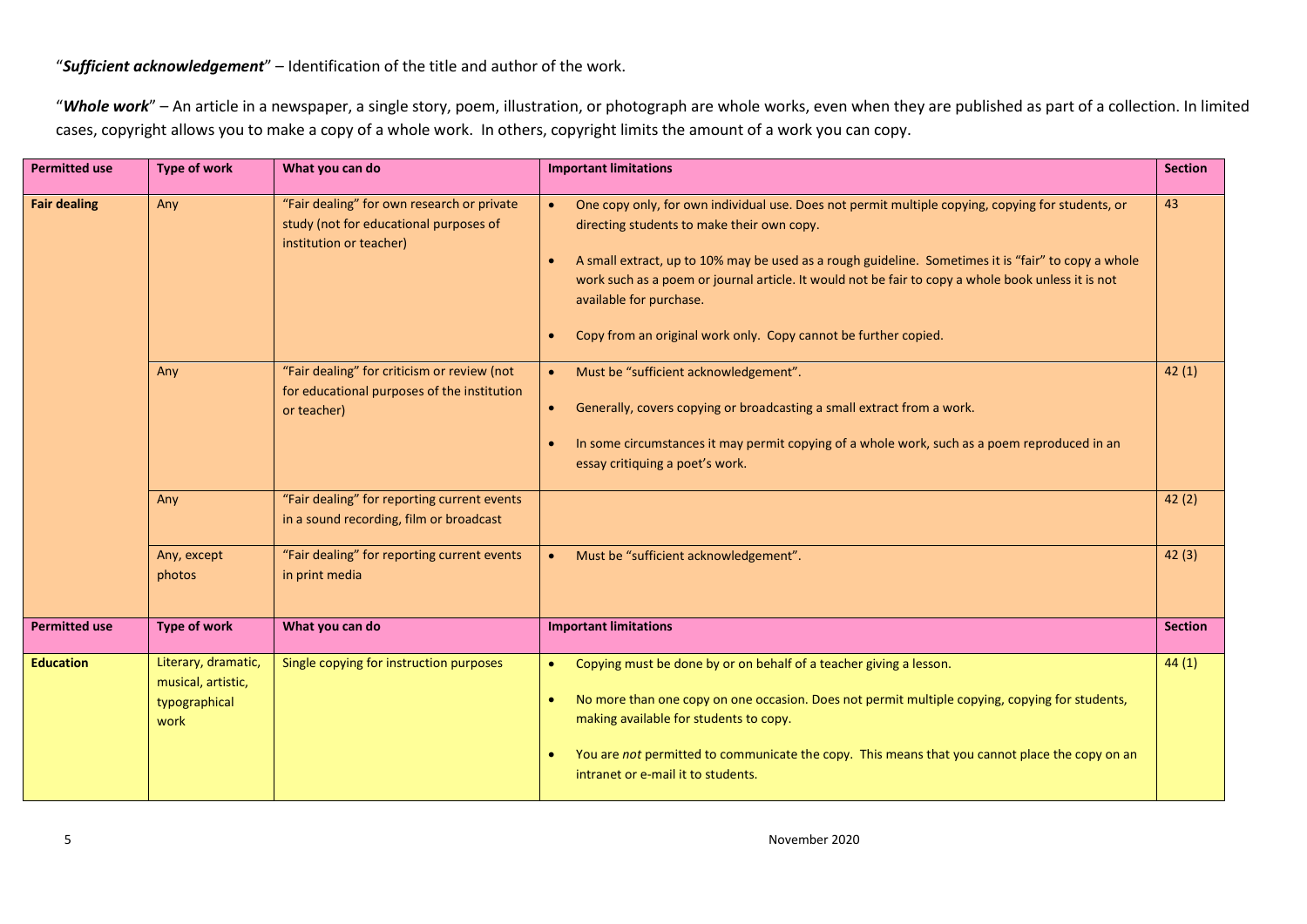| Literary, dramatic,<br>musical, artistic,<br>typographical<br>work | Hand-written copying of up to a whole<br>work, by teacher or student for instruction<br>purposes |                                     |                                                                                                                                                                                                                                                                                                                                                                                                                                                                                                                                                                                       | 44(2)            |
|--------------------------------------------------------------------|--------------------------------------------------------------------------------------------------|-------------------------------------|---------------------------------------------------------------------------------------------------------------------------------------------------------------------------------------------------------------------------------------------------------------------------------------------------------------------------------------------------------------------------------------------------------------------------------------------------------------------------------------------------------------------------------------------------------------------------------------|------------------|
| Literary, dramatic,<br>musical, artistic,<br>typographical<br>work | Multiple copying (by any means) of small<br>extracts for educational purposes                    | $\bullet$<br>$\bullet$<br>$\bullet$ | This cover copying for students. Limited to 3% or 3 pages, whichever greater. Where this would<br>cover a whole work (such as a poem, short story, or article), copying is limited to 50% of the work.<br>The work you copy from must not be copied again at the institution within 14 days and no charges<br>can be made to students for this copying.<br>You are permitted to communicate copies to students. This means you can put the copy on an<br>intranet for students to download or e-mail a copy to students.                                                              | $44(3) -$<br>(6) |
| <b>Artistic work</b>                                               | Multiple copying of up to a whole work for<br>educational purposes                               |                                     | Permitted only where artistic work included in multiple copying allowed above.                                                                                                                                                                                                                                                                                                                                                                                                                                                                                                        | 44(5)            |
| Works on websites                                                  | Storing webpages for educational<br>purposes.                                                    | $\bullet$<br>$\bullet$              | The material must:<br>be displayed under a separate frame or identifier,<br>$\circ$<br>identify the author (if known) and the source of the work,<br>$\circ$<br>state the name of the establishment and the date of storage.<br>$\circ$<br>The material must be restricted to use by students and teachers, who can access the stored material<br>only through a verification process (such as a user password).<br>The establishment must delete the stored webpage within a reasonable time, once it is no longer<br>relevant to the course of instruction for which it was stored. | <b>44A</b>       |
| Sound recording,<br>film,                                          | Copying for educational purposes of<br>making a film or film soundtrack                          | $\bullet$                           | Copying to be done by or on behalf of teacher giving or student receiving lesson.                                                                                                                                                                                                                                                                                                                                                                                                                                                                                                     | 45               |
| communication<br>work (and works)                                  |                                                                                                  | $\bullet$                           | No charge can be made for the supply of copies.                                                                                                                                                                                                                                                                                                                                                                                                                                                                                                                                       | (1)              |
| included therein)                                                  |                                                                                                  |                                     | There is no permission to show the film or play the soundtrack in public.                                                                                                                                                                                                                                                                                                                                                                                                                                                                                                             | (2)              |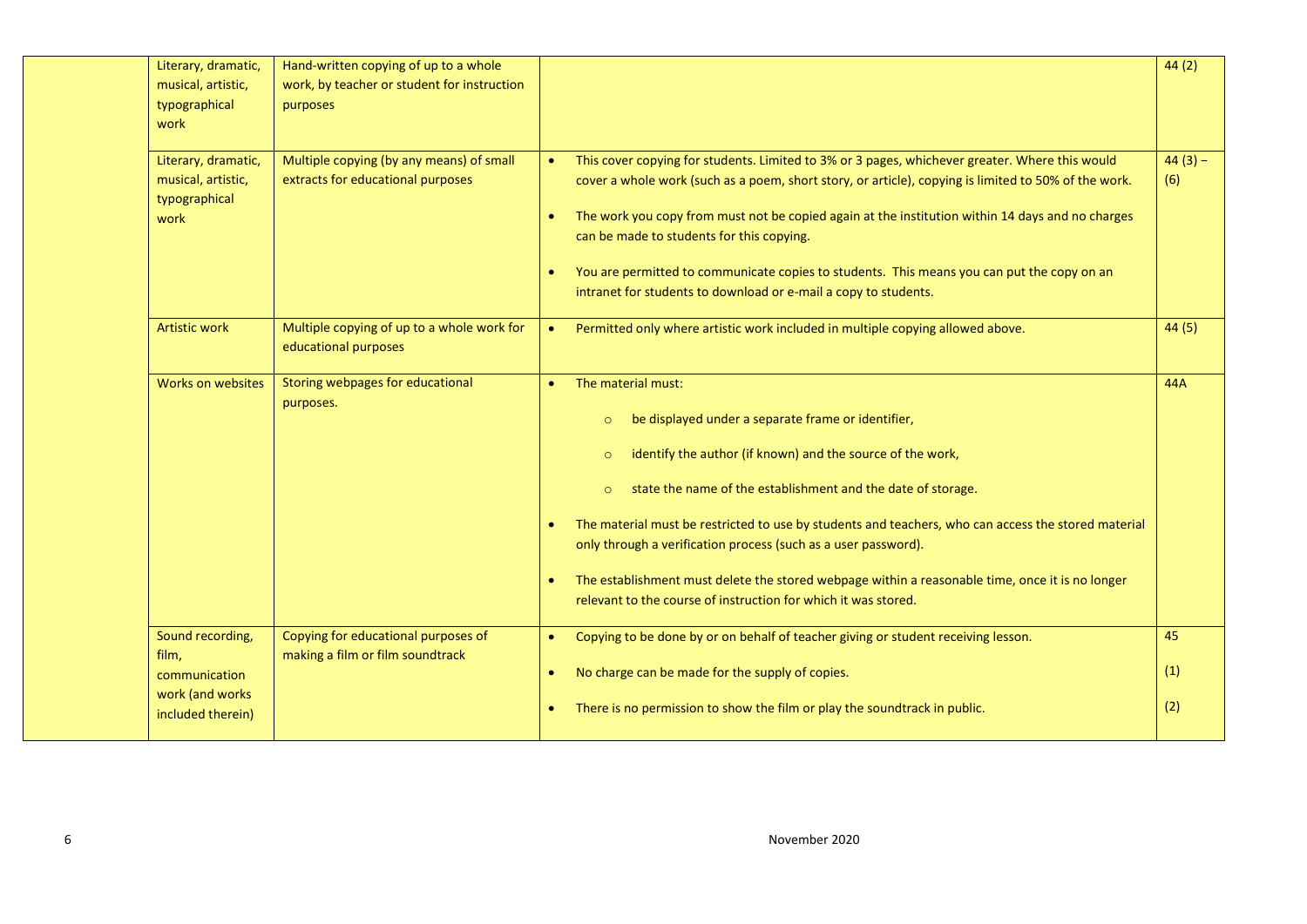| Sound recording                                           | Copying where the lesson                                                                                                          |           | Copying to be done by or on behalf of teacher giving or student receiving lesson.                                                                                                               | $45(3) -$ |
|-----------------------------------------------------------|-----------------------------------------------------------------------------------------------------------------------------------|-----------|-------------------------------------------------------------------------------------------------------------------------------------------------------------------------------------------------|-----------|
| (and works)<br>included therein)                          | - relates to the learning of a language or<br>- is conducted by correspondence                                                    | $\bullet$ | No charge can be made for the supply of copies.                                                                                                                                                 | (5)       |
|                                                           |                                                                                                                                   |           |                                                                                                                                                                                                 |           |
| Published literary,<br>dramatic, or<br>musical work in an | Copying of short extracts from a work in an<br>anthology (intended for use in educational<br>establishments), for educational use |           | Anthology must consist mainly of non-copyright or Crown copyright material or copyright material<br>owned by the anthology publisher.                                                           | 46        |
| anthology                                                 |                                                                                                                                   | $\bullet$ | Only allowed if the publisher of the work (from which the extract is being copied) did not intend<br>work to be used in educational establishments.                                             |           |
|                                                           |                                                                                                                                   | $\bullet$ | Must be "sufficient acknowledgement".                                                                                                                                                           |           |
|                                                           |                                                                                                                                   |           | Cannot copy more than 2 extracts from works of same author published by the same publisher over<br>5-year period.                                                                               |           |
| Literary, dramatic                                        | Performance by students or staff for                                                                                              |           | Only before an audience of students or staff at an educational establishment. Parents/guardians                                                                                                 | 47(1)     |
| or musical work                                           | instruction purposes                                                                                                              |           | excluded.                                                                                                                                                                                       | (3)       |
|                                                           |                                                                                                                                   | $\bullet$ | Performance before a paying or public audience not permitted.                                                                                                                                   |           |
| Sound recording,                                          | Playing or showing for the purposes of<br>instruction                                                                             | $\bullet$ | Only before an audience of students or staff at an educational establishment. Parents/guardians                                                                                                 | 47        |
| film,<br>communication                                    |                                                                                                                                   |           | excluded.                                                                                                                                                                                       | (2)       |
| work                                                      |                                                                                                                                   |           | Performance before a paying or public audience not permitted.                                                                                                                                   | (3)       |
|                                                           |                                                                                                                                   |           |                                                                                                                                                                                                 |           |
| Communication<br>work                                     | Copying and communication for<br>educational purposes                                                                             | $\bullet$ | Not allowed if there is a licensing scheme available and the institution knows this fact. Screenrights<br>administers a licensing scheme for off-air recording and copying for NZ institutions. | 48        |
|                                                           |                                                                                                                                   | $\bullet$ | Educational resource suppliers may supply copies to an institution unless there is a licensing scheme<br>available and the institution or the supplier knew that fact.                          |           |
| Any                                                       | Any use for examination purposes - setting<br>or communicating questions to candidates<br>or answering questions.                 |           | Unlikely to extend to the storage of exam papers in library databases for future reference and study<br>by students.                                                                            | 49        |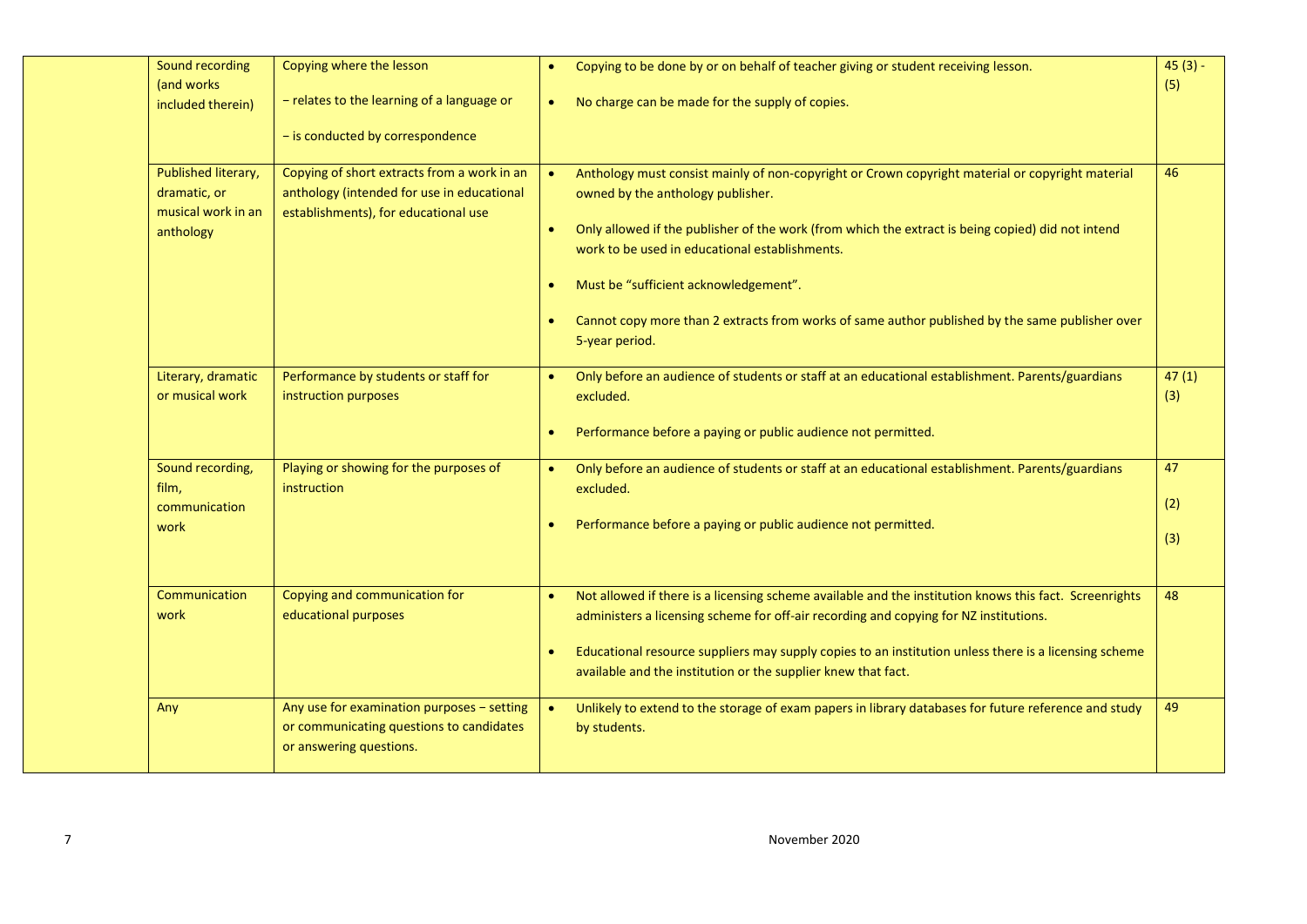|                      | Computer<br>programs, sound<br>recordings, films | Renting                                                                                                                                                               | Must not be rented for the purposes of making a profit.<br>$\bullet$<br>Not allowed if the terms under which the institution or teacher acquires the item prohibits renting.<br>۰<br>The work must have been put into circulation with the copyright owner's permission.<br>$\bullet$                                                                                                                                                                                                                                                              | 79             |
|----------------------|--------------------------------------------------|-----------------------------------------------------------------------------------------------------------------------------------------------------------------------|----------------------------------------------------------------------------------------------------------------------------------------------------------------------------------------------------------------------------------------------------------------------------------------------------------------------------------------------------------------------------------------------------------------------------------------------------------------------------------------------------------------------------------------------------|----------------|
| <b>Permitted use</b> | <b>Type of work</b>                              | What you can do                                                                                                                                                       | <b>Important limitations</b>                                                                                                                                                                                                                                                                                                                                                                                                                                                                                                                       | <b>Section</b> |
| <b>Librarians</b>    | Literary, dramatic,<br>musical work              | Copying for individual user's own research<br>or private study (not for educational<br>purposes of institution or teacher)                                            | One copy only, for own individual use. Copying must be at specific request of a library user. Copy<br>cannot be further copied.<br>Copying limited to a "reasonable proportion" of book or one article in a periodical.<br>Includes artistic work only if included in work copied. Excludes computer programs.<br>When a digital copy is supplied, the librarian must give the user a written notice setting out terms of<br>use of the copy. Any additional copy made in the digital copying process must be destroyed as soon<br>as practicable. | $51 - 53$      |
|                      | Literary, dramatic,<br>musical work              | Copying for collections of other prescribed<br>libraries, where work unavailable for<br>purchase                                                                      | Librarian of other library must have been unable to obtain the work at an ordinary commercial price<br>within preceding 6 months. Record of copying to be kept.<br>Includes artistic work only if included in work copied. Excludes computer programs.<br>Any additional copy made in the digital copying process must be destroyed as soon as practicable.                                                                                                                                                                                        | 54             |
|                      | Any item in library<br>collection                | Copying for preservation or replacement in<br>own library, or<br>replacement of an item that has been lost,<br>damaged, or destroyed in another<br>prescribed library | Only where not reasonably practicable to purchase a copy to fulfil the purpose.<br>$\bullet$<br>Digital copy can only be made for preservation if (a) the original item is at risk of loss, damage or<br>destruction, (b) the copy replaces the original item, and (c) original item not accessible to the public<br>(except if research requires access to original).                                                                                                                                                                             | 55             |
|                      | Unpublished<br>works                             | Copying for user's research and private<br>study                                                                                                                      | Not allowed if copyright owner has prohibited copying.<br>$\bullet$<br>No person can be supplied on the same occasion with more than one copy.<br>$\bullet$<br>When a digital copy is supplied, the librarian must give the user a written notice setting out terms of<br>use of the copy. Any additional copy made in the digital copying process must be destroyed as soon<br>as practicable.                                                                                                                                                    | 56             |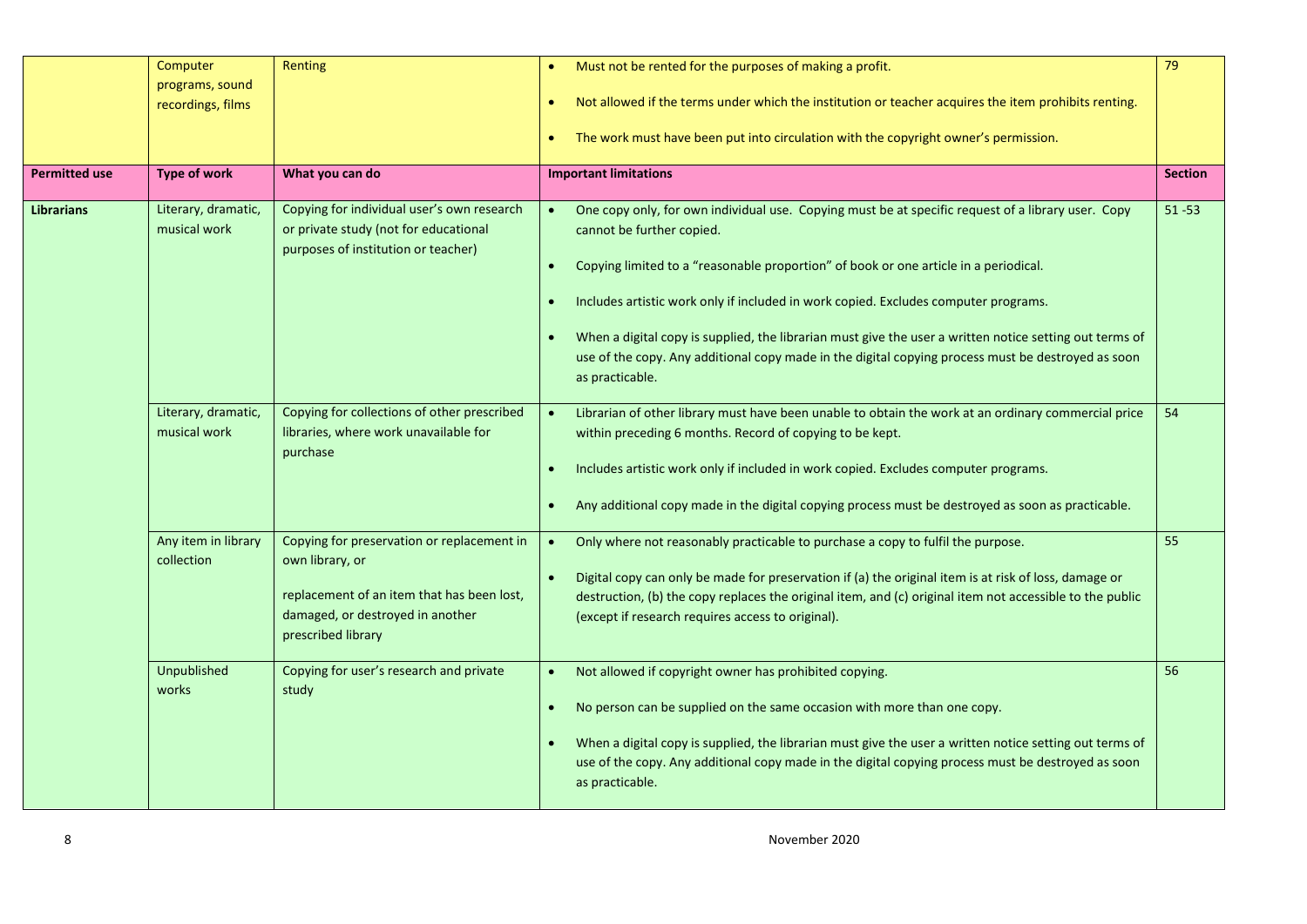|                      | Any item in digital<br>format<br>Computer<br>programs, sound<br>recordings, films | Communication to library users<br>Renting                                                                                                        | The librarian must have obtained the digital copy lawfully.<br>The librarian must ensure that that each user is given written information about copying and<br>$\bullet$<br>communication limits under the Copyright Act.<br>The digital copy must be communicated in a form that cannot be altered/modified.<br>$\bullet$<br>The number of users able to access the digital copy at any one time is limited to the number of<br>copies purchased or licensed by the library.<br>Can only be communicated to users who have a legitimate right to use the library and can access the<br>material only through a verification process (such as a user password).<br>Must not be rented for the purposes of making a profit.<br>$\bullet$<br>Not allowed if the terms under which the library acquires the item prohibits renting.<br>The work must have been put into circulation with copyright owner's permission. | <b>56A</b><br>79 |
|----------------------|-----------------------------------------------------------------------------------|--------------------------------------------------------------------------------------------------------------------------------------------------|---------------------------------------------------------------------------------------------------------------------------------------------------------------------------------------------------------------------------------------------------------------------------------------------------------------------------------------------------------------------------------------------------------------------------------------------------------------------------------------------------------------------------------------------------------------------------------------------------------------------------------------------------------------------------------------------------------------------------------------------------------------------------------------------------------------------------------------------------------------------------------------------------------------------|------------------|
|                      |                                                                                   |                                                                                                                                                  |                                                                                                                                                                                                                                                                                                                                                                                                                                                                                                                                                                                                                                                                                                                                                                                                                                                                                                                     |                  |
| <b>Permitted use</b> | <b>Type of work</b>                                                               | What you can do                                                                                                                                  | <b>Important limitations</b>                                                                                                                                                                                                                                                                                                                                                                                                                                                                                                                                                                                                                                                                                                                                                                                                                                                                                        | <b>Section</b>   |
| Misc.                | Any                                                                               | Incidental copying in an artistic work,<br>sound recording, film or communication<br>work and issuing, playing, showing such<br>copies to public | No deliberate copying of music or lyrics is allowed under this provision.                                                                                                                                                                                                                                                                                                                                                                                                                                                                                                                                                                                                                                                                                                                                                                                                                                           | 41               |
|                      | Anonymous<br>literary, dramatic,<br>musical, artistic<br>work                     | Any use where identity of author unknown<br>after reasonable inquiry                                                                             | Must be reasonable to assume that copyright has expired or that the author died at least 50 years<br>ago.<br>Excludes Crown copyright.<br>$\bullet$                                                                                                                                                                                                                                                                                                                                                                                                                                                                                                                                                                                                                                                                                                                                                                 | 67               |
|                      | Literary work<br>(spoken words)                                                   | Recording for the purpose of reporting<br>current events or communicating to the<br>public                                                       | Must be a direct recording (in writing or in any other way) of words spoken live.<br>Making the recording must not be prohibited by the speaker and where copyright already existed in<br>$\bullet$<br>the work, did not infringe copyright.                                                                                                                                                                                                                                                                                                                                                                                                                                                                                                                                                                                                                                                                        | 68               |
|                      |                                                                                   |                                                                                                                                                  |                                                                                                                                                                                                                                                                                                                                                                                                                                                                                                                                                                                                                                                                                                                                                                                                                                                                                                                     |                  |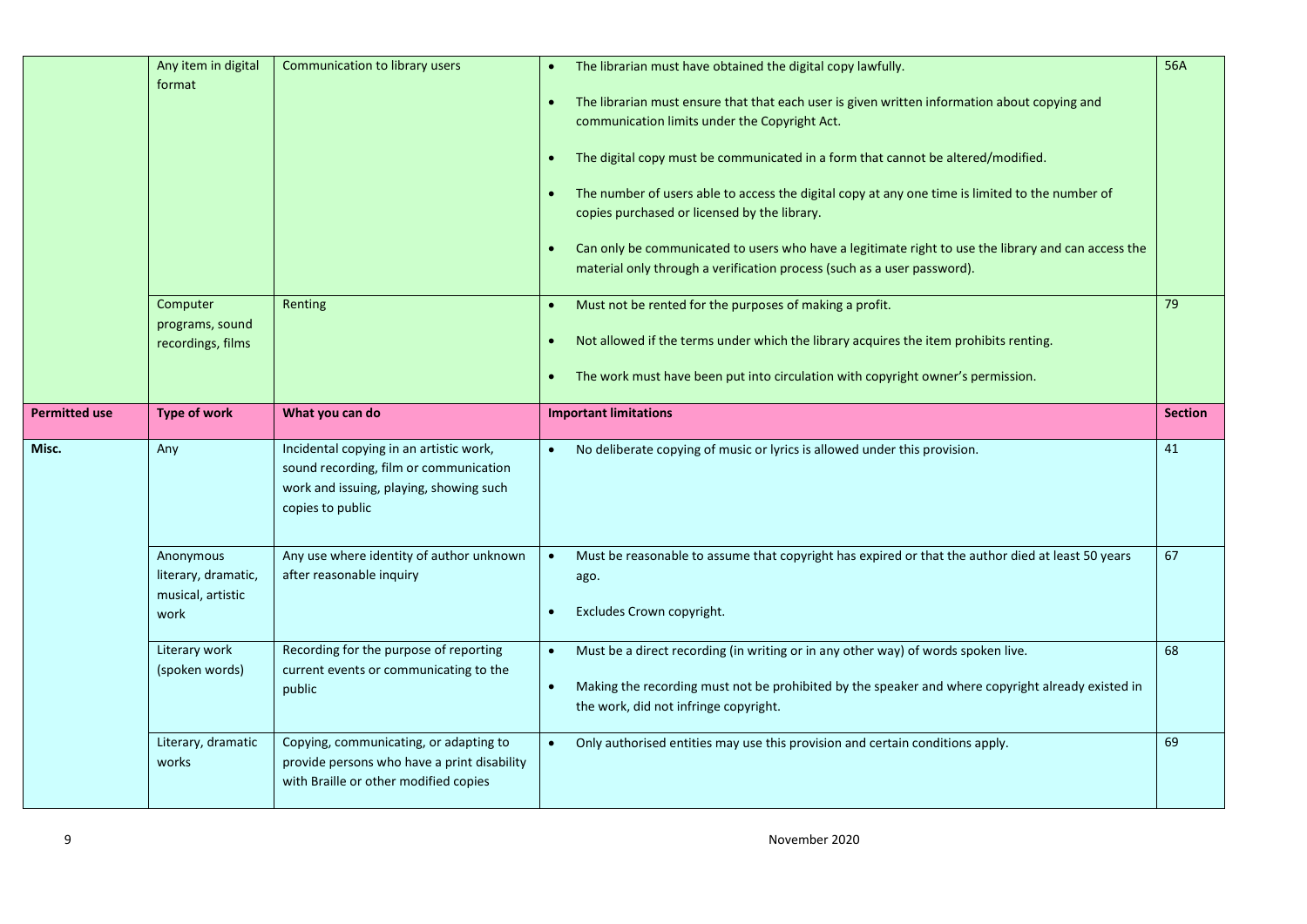| work                 | Literary, dramatic                                      | Reading or reciting a work and making a<br>sound recording of / communicating to the<br>public                                     | The reading or recitation must be by one person only, of a reasonable extract only. There must be a<br>$\bullet$<br>sufficient acknowledgement of the work.<br>A sound recording or communication to the public may be made only if the recording or<br>$\bullet$<br>communication consists mainly of other material.                                                         | 70       |
|----------------------|---------------------------------------------------------|------------------------------------------------------------------------------------------------------------------------------------|-------------------------------------------------------------------------------------------------------------------------------------------------------------------------------------------------------------------------------------------------------------------------------------------------------------------------------------------------------------------------------|----------|
| article)             | Literary work<br>(abstract from<br>scientific technical | Copying and issuing such copies to the<br>public                                                                                   |                                                                                                                                                                                                                                                                                                                                                                               | 71       |
| building)            | Artistic work (a                                        | Copying by painting, drawing,<br>photographing, or filming, or<br>communicating a visual image, or issuing<br>copies to the public |                                                                                                                                                                                                                                                                                                                                                                               | 73       |
| (sculpture,          | Artistic work<br>building models,<br>craft works)       | Copying by painting, drawing,<br>photographing, or filming, or<br>communicating a visual image, or issuing<br>copies to the public | The work must be permanently situated in a public place or in premises open to the public.<br>$\bullet$                                                                                                                                                                                                                                                                       | 73       |
| Computer<br>programs |                                                         | Copying to make a back-up copy                                                                                                     | Copy must be made by or on behalf of the lawful owner of the original, for their sole use. Cannot<br>$\bullet$<br>back-up from an infringing copy.<br>Does not apply if contrary to any express direction of the copyright owner.<br>$\bullet$                                                                                                                                | 80       |
| Computer<br>programs |                                                         | Decompilation of computer programs<br>expressed in a low-level language                                                            | Decompilation must be necessary to get necessary information to create an independent program.<br>$\bullet$<br>The information cannot be used for any other purpose.<br>Cannot decompile if the information is otherwise readily available.<br>$\bullet$<br>Certain conditions apply.<br>$\bullet$<br>A copyright owner cannot "contract out" of this provision.<br>$\bullet$ | 80A 80D  |
| Computer<br>programs |                                                         | Copying or adapting if necessary, for lawful<br>use                                                                                | Covers, for example, error correction.<br>$\bullet$<br>A properly functioning and error-free copy of the program must not be available within a reasonable<br>$\bullet$<br>time at an ordinary commercial price.                                                                                                                                                              | 80B, 80D |